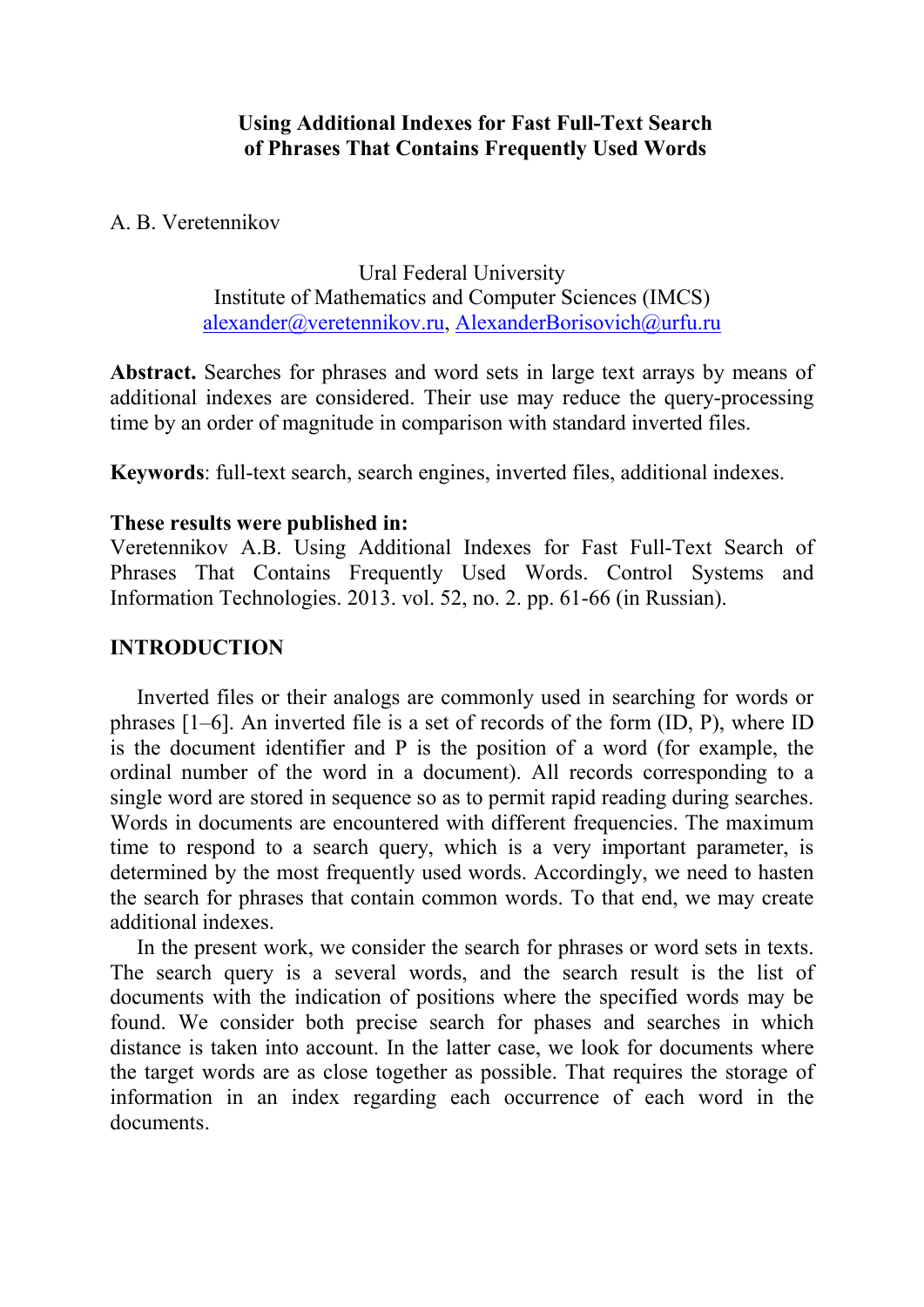This work is a continuation of [7], where we distinguished between three groups of words.

1. Stop words: *and*, *at*, *or*. These are very commonly used and may not be included in the index. For example, prepositions. In what follows, such words will be called stop words even if, in some form, we include information regarding these words in the index.

2. Frequently used words. These words are frequently encountered but convey meaning and should be included in the index.

3. All other words are classified as ordinary words.

In creating the index, we use a morphological analyzer. For each word form in the dictionary, the analyzer provides a list of numbers of the basic word forms. The number of the basic form is in the range from zero to *WordsCount −* 1, where *WordsCount* is the number of different basic forms (around 200 000 for Russian in the dictionary employed).

If the word does not appear in the analyzer's dictionary, we assume that its basic form is the same as the word.

When using the analyzer, we use three groups division approach not to words itself but to the basic forms of the words. In other words, there are three types of basic word forms in terms of the frequency with which they are encountered: stop basic forms, frequently used basic forms, and others.

The presence of several basic forms often complicates the software, and in some cases it makes sense to describe the algorithm without becoming involved in the technical details.

In the present work, we assume that any words may be encountered in the search query, regardless of their frequency of occurrence.

## **NOTATION**

\*, multiplication;

<<, bitwise left shift, used for integers with no sign;

|, bitwise *or*, used for integers with no sign;

|*X*|, modulus of the number *X*;

 $\leq$ , less than or equal to, in the comparison of two numbers;

!=, not equal to;

*Record*.*Field,* identification of the field *Field* corresponding to the record *Record*. A record is a standard type of data, associated with several named fields.

#### STRUCTURE OF THE INDEX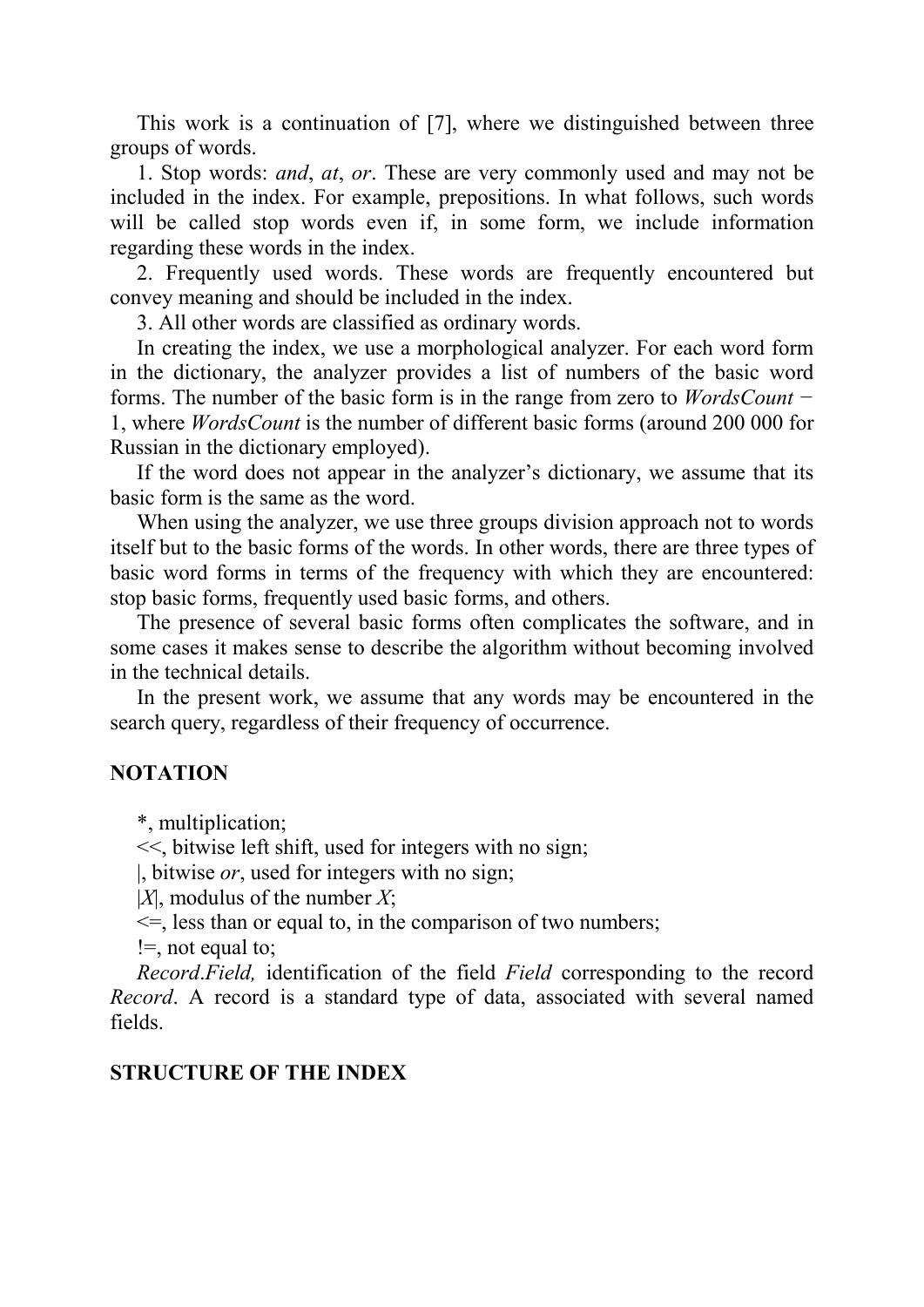In describing basic concepts, we will not specify the implementation of the index. However, insofar as technical details are described, we will assume the index structure described in [7].

For the basic form of the word, we define a stream as the list of records (ID, P) regarding its occurrences in the documents. The record (ID, P) is named as *posting*. Those records are stored sequentially in the index. The stream is described by a small structure, a descriptor, in which information regarding the location of the stream data in the index file is stored.

#### SEARCH INDEXES FOR PHRASES CONSISTING OF STOP WORDS

In the case of a query consisting entirely of stop words, we may use the additional stop word indexes described in [7–12]. Such an index stores all the information regarding the occurrences of any adjacent stop words *w*, *v*. However, the number of records may reach 3–30 millions in an index created for 30 GB of text, as shown in [7]. The problem is that if the search query contains *n* stop words (3, 4, or more), we need to consider  $O(n^2)$  streams for the search in this case.

Consequently, we need to create an index containing information regarding the appearance of all phrases consisting of stop words.

We introduce the parameters *MinLength* < *MaxLength*, and construct indexes for phrases of length *L*, where *MinLength*  $\leq L \leq MaxLength$ .

For example, if the text has 10 stop words arranged in sequence, we will have nine phrases with 2 words, eight phrases with 3 words, seven phrases with 4 words, and so on.

To create the index, we use a B-tree [13]. The key to the tree is the list of numbers of stop words (i.e. a phrase that consists of several stop words converted to a list of this stop word's numbers). The value of the key is a reference to an inverted index in which information regarding the occurrences of the corresponding phrase is stored. The order will be disregarded in the search. Therefore, the lists are sorted in increasing order.

In all, there are *MaxLength − MinLength +* 1 indexes.

Note that, for a query consisting entirely of stop words, only a precise search is considered. There will be no other words between the target words in the fragment of text that is found. This may be justified for the following reasons.

1. These words are often encountered. For practically every combination of such words, there will be an appearance in texts.

2. A significant proportion of such queries may relate to set phrases in which the composition and order of the words is fixed.

3. Such a query may be generated by copying a phrase from already existing text so as to search other documents that may include the phrase.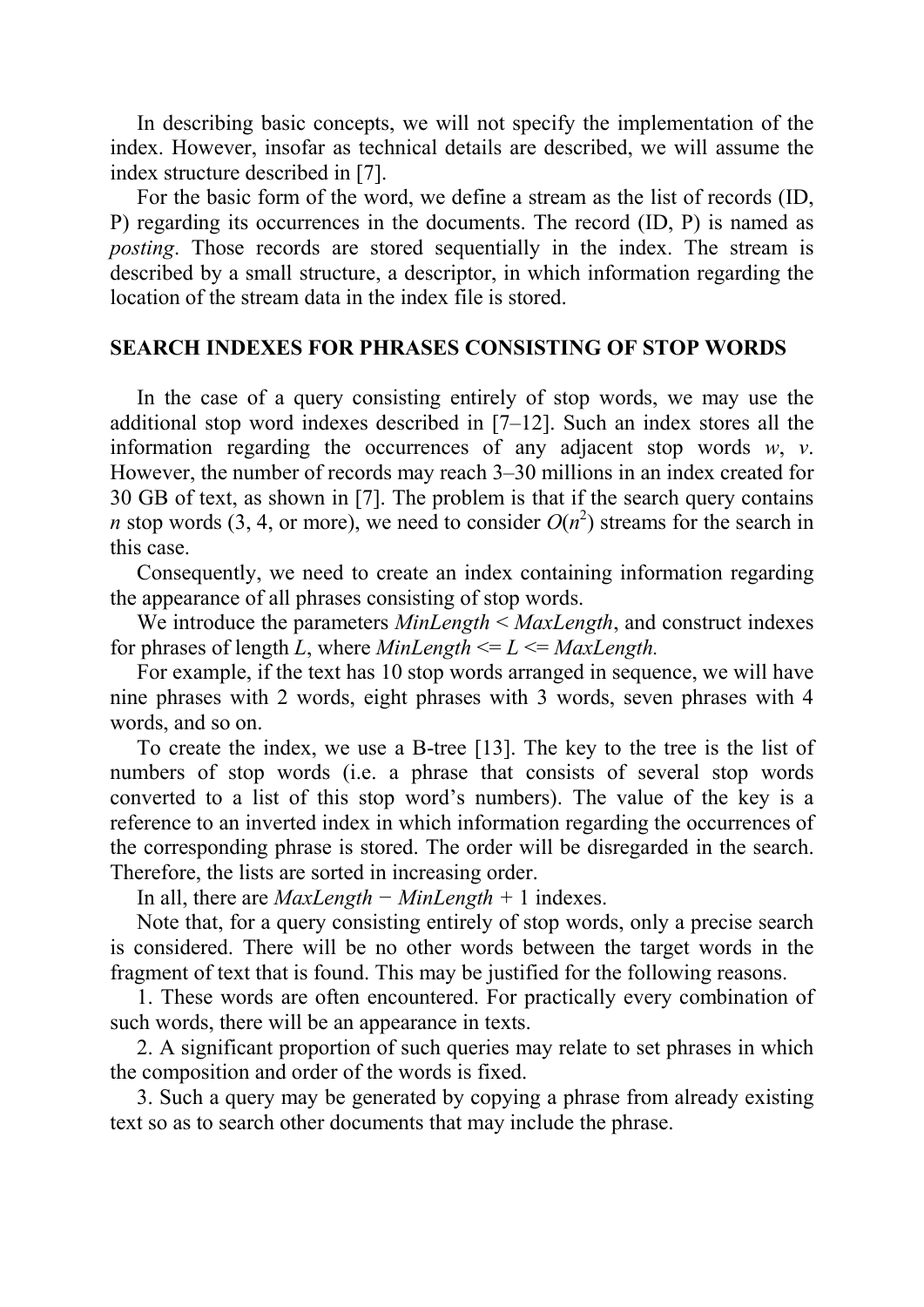#### ALGORITHM FOR INDEX CREATION

We now describe the algorithm when using a morphological analyzer.

We assume that we have a stop list consisting of all the stop basic forms.

We create a queue *Queue,* whose elements are records *QueueItem* with three fields (ID, P, *Forms, Index, Next*). Here *Forms* is a list of the numbers of the words' basic forms; *Index* is an auxiliary variable; and *Next* is the next element of the queue.

When we read files for each occurrence (ID, P) of a word *w*, we form the list *Forms* of the basic word forms of *w* that appear in the stop list.

If the *Forms* field is not empty, we add the record (ID, P, *Forms*) to the end of *Queue*. Then, if the length of *Queue* exceeds *MaxLength,* we remove the first element. We call up the function *Process*(Begin of Queue*,* 1).

If *Forms* is empty, then, as long as *Queue* is not empty, we call up the function *Process*(Begin of Queue, 1) and remove the first element in the queue.

Then we write the function *Process*(*Item, L*)*,* where *Item* is the record *QueueItem and L is the length of the fragment.* 

In cycling through the list *Item.Forms*, the current index in the list (cycle counter) is stored in *Item.Index*. In each iteration of the cycle, the following steps are performed.

1. *Process*(*Item*.*Next*, *L+*1).

2. If *MinLength*  $\leq L \leq MaxLength$ , the next steps are performed. Otherwise, the processing of the function ends.

3. Formation of the list *WordIDs* of forms that include, in sequence, *Forms*[*Index*], beginning at the start of the *Queue*, and processing of the *L* elements in the *Queue* (*Current* = Begin of the Queue; *L* is the number of repetitions: *Current.Forms*[*Current.Index*] is added to *WordIDs, Current = Current.Next*)*.*

4. Replacement of all the numbers of basic word forms in *WordIDs* by the corresponding numbers in the stop list.

5. Sorting of *WordIDs* in ascending order; coding by the Huffman algorithm to reduce the size.

6. Storing of record (ID, P) in the index, using *WordIDs* as the key.

## OPTIMIZATION OF SEARCH-QUERY PROCESSING USING EXPANDED INDEXES

The expanded index (*w*, *v*) is a list of occurrences of the word *w*, when word *v* is present in the text at a distance less than *ProcessingDistance* from *w*, as described in [7] ( $w$  – frequently used,  $v$  – frequently used or ordinary). The value of the parameter *ProcessingDistance* depends on the frequency of occurrence of the word *w* in texts. We assume that, if the distance between the words is less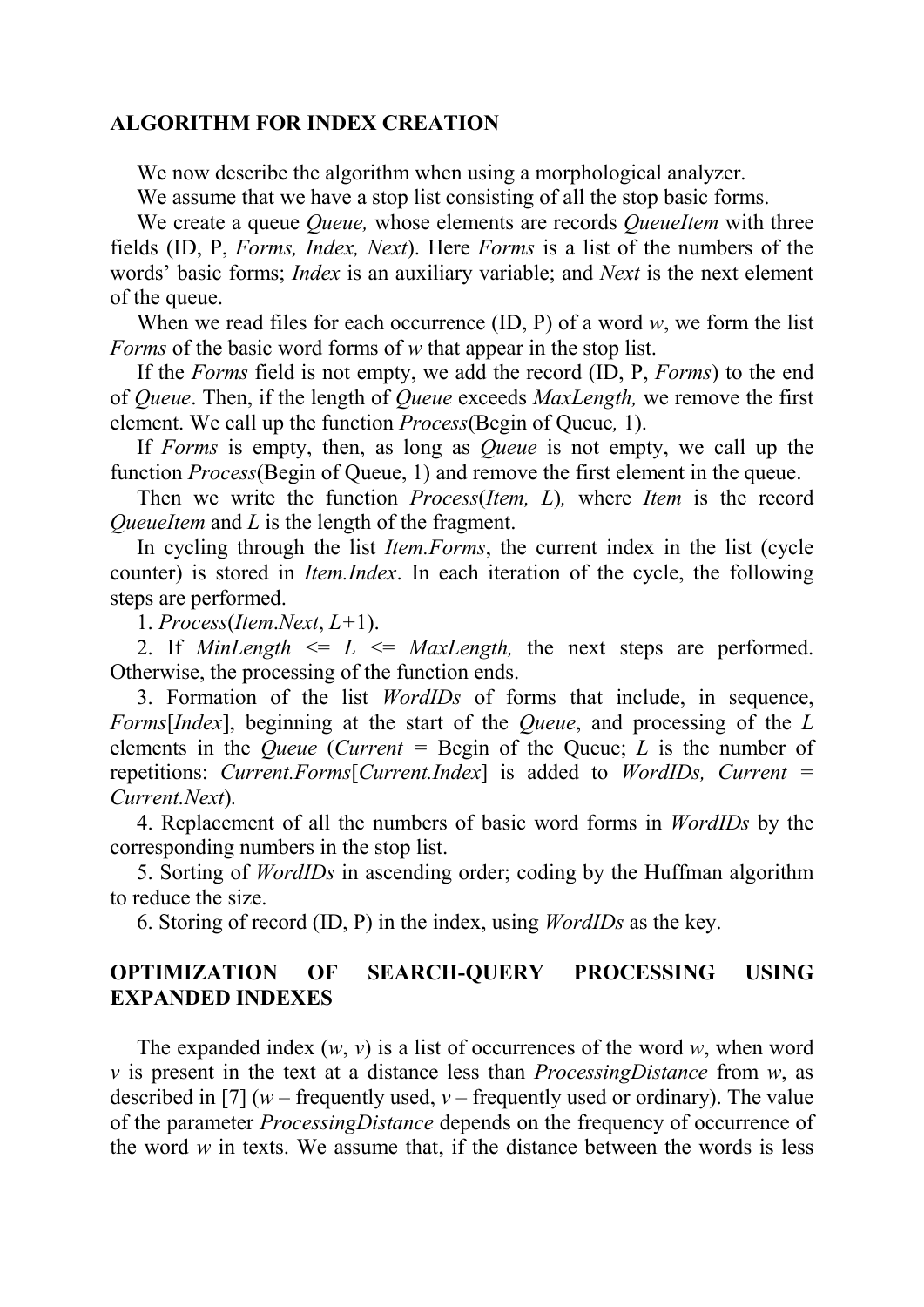than *ProcessingDistance*, the words are related in meaning, but otherwise they are not.

Note that if an expanded index exists for both words  $w$  and  $v$  — that is, if indexes  $(w, v)$  and  $(v, w)$  exist — it is sufficient to create one of them — say,  $(w, w)$ *v*) — and to save the distance between *w* and *v* in the posting. By that means, the size of the index may be reduced.

## EXPANSION OF INFORMATION STORAGE REGARDING STOP WORDS IN THE INDEX

In addition to the stop word index and the index for frequently used words, we use a basic index.

All the occurrences of frequently used words and ordinary words are stored in the basic index.

In the basic index, for each word, we may store not only its occurrence but also information regarding near stop words, as noted in [7]. This approach may be expanded to storage of information regarding stop words that are no further than *MaxDistance* from the word being considered. Experiments show that the associated increase in size of the index is acceptable.

For example, suppose that we select *MaxDistance = 5.*

Then we will store all occurrences of the frequently used words and ordinary words in the basic index. For each occurrence, we will also store information regarding near stop words.

If the word is frequently encountered, a separate stream may be used to store information regarding the stop words. In this case, then, we may have up to three streams for the storage of information regarding occurrences of the word.

1. Storage of the ID of the document + the first occurrence in this document + the number of occurrences in the document.

2. Other occurrences.

3. Information regarding the near stop words for each occurrence.

With this approach, there is no need to read the information regarding the stop words if it is irrelevant to the query at hand.

The first two streams were employed in [7]. On that basis, the same index may be used for all searches, regardless of whether the distance is of interest. Searches without consideration of the distance are significantly faster, since only the first stream is employed, and the number of operations that involve the records is an order of magnitude less. For rarely used words, all the data may be stored in a single stream. That reduces the number of input/output operations required in creating the index.

#### ANSWERING QUERIES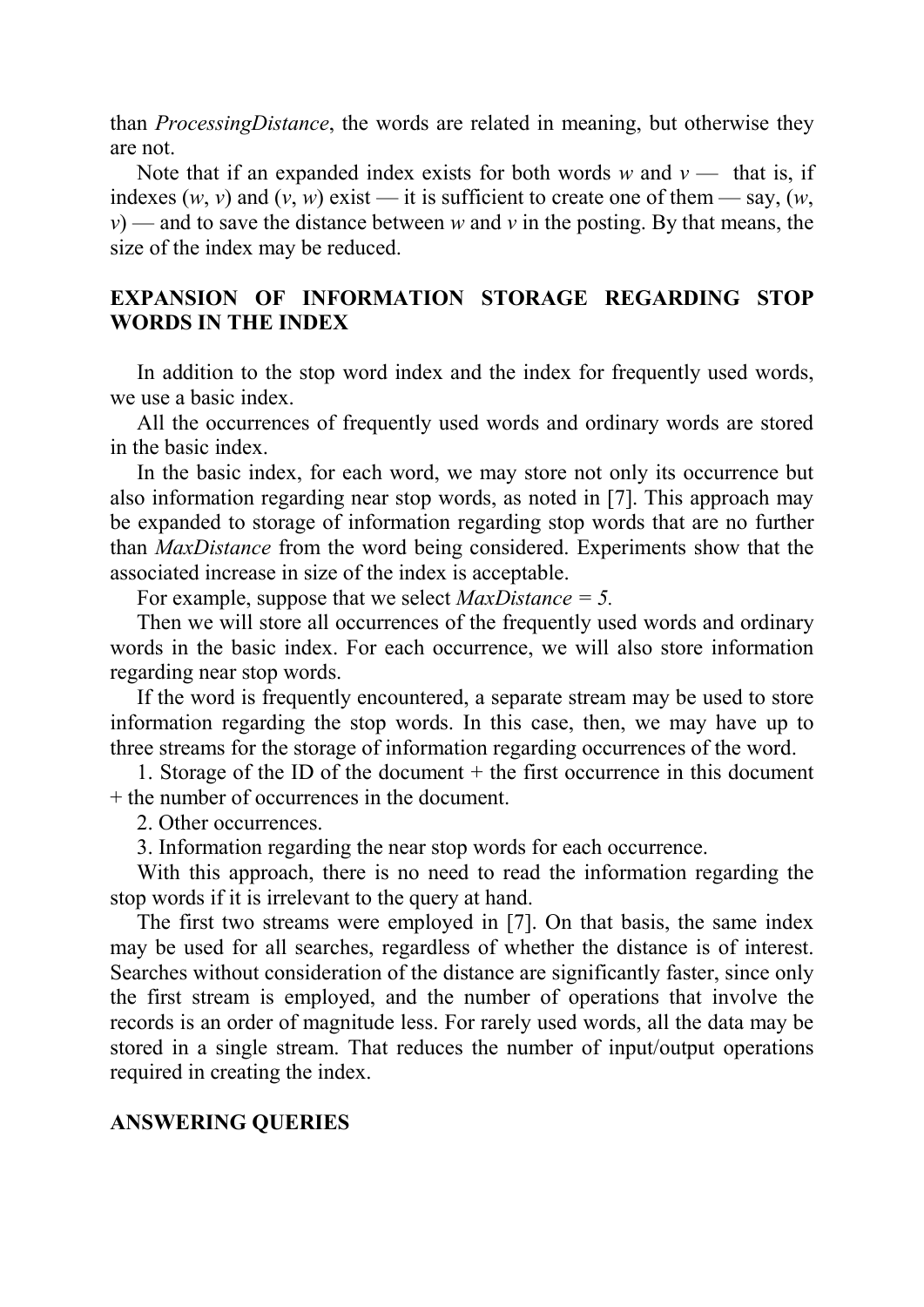We now consider the fulfillment of various types of queries. In the examples, we only mention those streams containing lists of the occurrences of words relevant to the search.

Type 1. All the words in the query are stop words.

We use the stop word index. We form the key as a sorted list of the IDs of stop words (its basic forms) and, on that basis, we extract all the occurrences from the index.

Example 1: not only that but.

Example 2: which it would be if.

Type 2. All the words are frequently used.

Here we consider a query in which there are no stop words and all the words are frequently used.

First, we consider the case where all the words in the query are frequently used. In other words, we have an expanded index for each word.

We select the word  $w_i$  in the query that is encountered least often in texts. Then, to search for the query, it is sufficient to consider  $n - 1$  expanded indexes. For each word  $w_k$ ,  $k := i$ , we consider the index  $(w_k, w_i)$ .

Example: rivers define boundaries.

The word <br/>boundaries> is least often encountered in texts.

1. (river, boundary): search in the expanded index.

2. (define, boundary): search in the expanded index.

3. boundary, define, river: search in the basic index, first occurrence in document.

Here and in what follows, we first take account of the distance (steps 1 and 2 in the example). Then, if no result is obtained, we disregard the distance (step 3). For the search disregarding the distance, we need an index in which only the first occurrence of the word in the document is retained. That reduces the number of occurrence records by an order of magnitude, as noted in [7].

Type 3. Not all of the words are frequently used and there are no stop words.

We now consider the case where at least one word in the phase is neither a stop word nor frequently used. Suppose that the query includes *m* such words. We select the word *wi* that is encountered least often in texts. We call it the *basic word* in the query. Then, to search for the phrase, it is sufficient to consider  $n$ *m* expanded indexes. For each word  $w_k$ ,  $k! = i$ , and an expanded index  $(w_k, w_i)$ exists we consider the index  $(w_k, w_i)$ . In the case of words for which no expanded index exists, we use an ordinary index.

In extracting records from the basic index, information regarding near stop words is passed over, if possible (that is, if it is stored in a separate stream).

Example: fragrant red rose.

Here the word <fragrant> does not appear in the list of frequently used words. Two basic forms exist for  $\langle$ rose $\rangle$ : rise, rose. The basic query word is  $\langle$ fragrant>.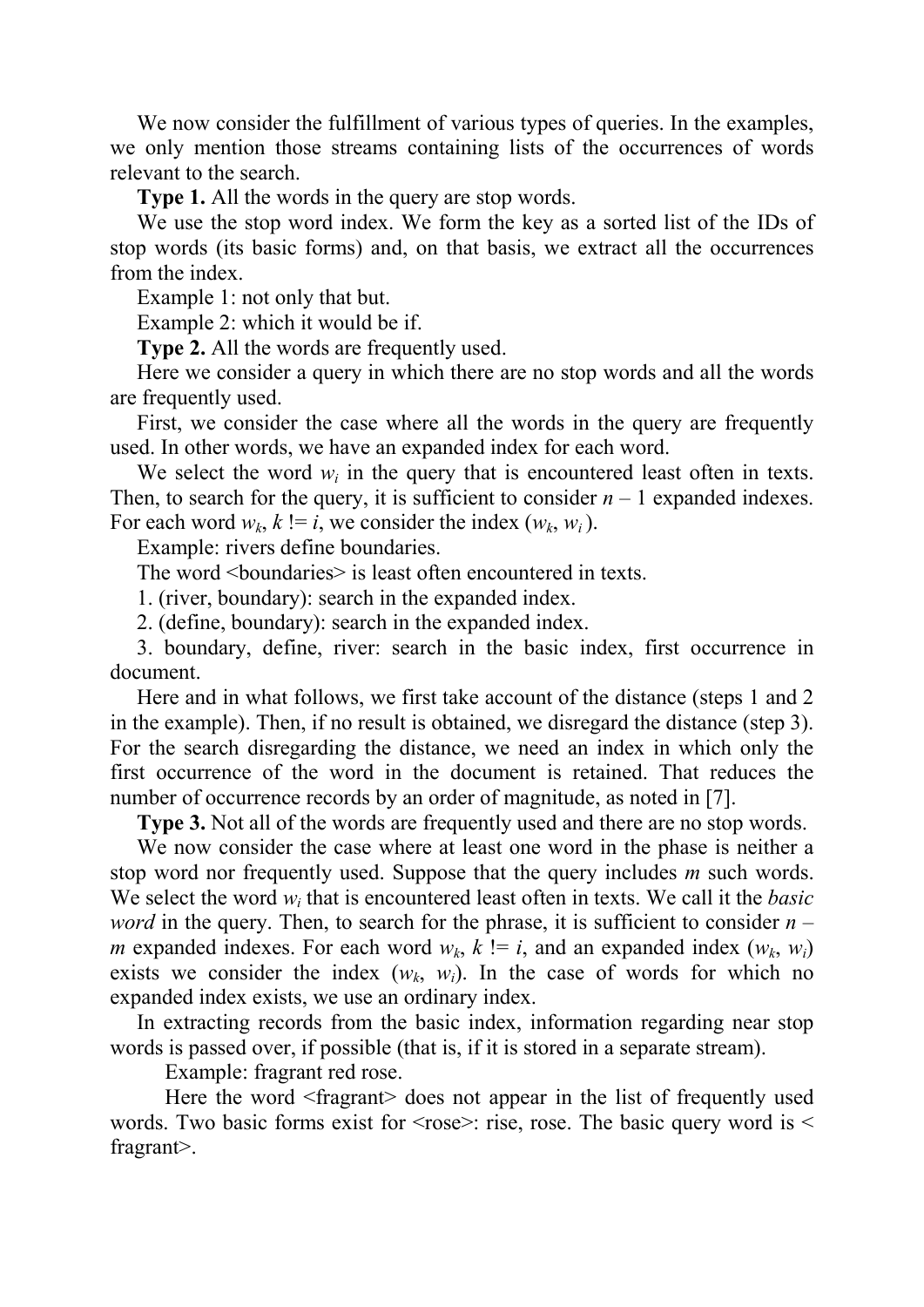1. (red, fragrant): search in the expanded index.

2. (rise, fragrant), (rose, fragrant): search in the expanded index.

3. fragrant, red, rise, rose: search in the basic index, first occurrence in document.

Type 4. All forms of the word appear in the phrase.

We proceed as in the previous case. But for the selected basic query word *wi*, we consider all its occurrences and process information regarding near stop words in order to take account of stop words appearing in the phase. In that case, the basic word in the query may also be a frequently used word. If so, we take all its occurrences from the basic index.

Example: reports about Gallic war.

The stop words in this query are  $\lt$ about $\gt$  and  $\lt$ war $\gt$ .  $\lt$ Report $\gt$  – frequently used,  $\leq$  gallic  $\geq$  – ordinary.

1. gallic: search for all occurrences with analysis of information regarding stop words.

2. (gallic, reports): search in the expanded index.

The question that arises here is whether to search without taking account of the distance, since such a search may not make sense for the stop words. Where necessary, this search may be undertaken.

In the following example, frequently used words and stop words appear.

Example: all necessary things for the walk.

The stop words in this query are  $\leq$  all $>$ ,  $\leq$  for $>$ , and  $\leq$  the $>$ .

1. necessary: search for all occurrences, with analysis of information regarding stop words.

2. (necessary, thing).

3. (necessary, walk).

#### PROCESSING QUERIES

For each word in the query, the morphological analyzer gives several basic word forms. Thus, for a query consisting of *n* words, there are *n* lists of basic forms. If one of the lists includes basic forms that differ in the frequency type — say, a stop form and a frequently used form — the query must be divided into two parts, each of which is processed separately. Otherwise the search algorithm is significantly complicated.

To explain in more detail, suppose that we have a list *Query*, each element of which is a list of basic word forms. We consider each element of *Query*. Suppose that *i* is the number of the element considered. If it contains *m* different types of basic forms in terms of the frequency with which they occur, we create *m* copies of the search query, in each of which element *i* contains only a single type of basic form (stop forms, frequently used or ordinal). For each new query,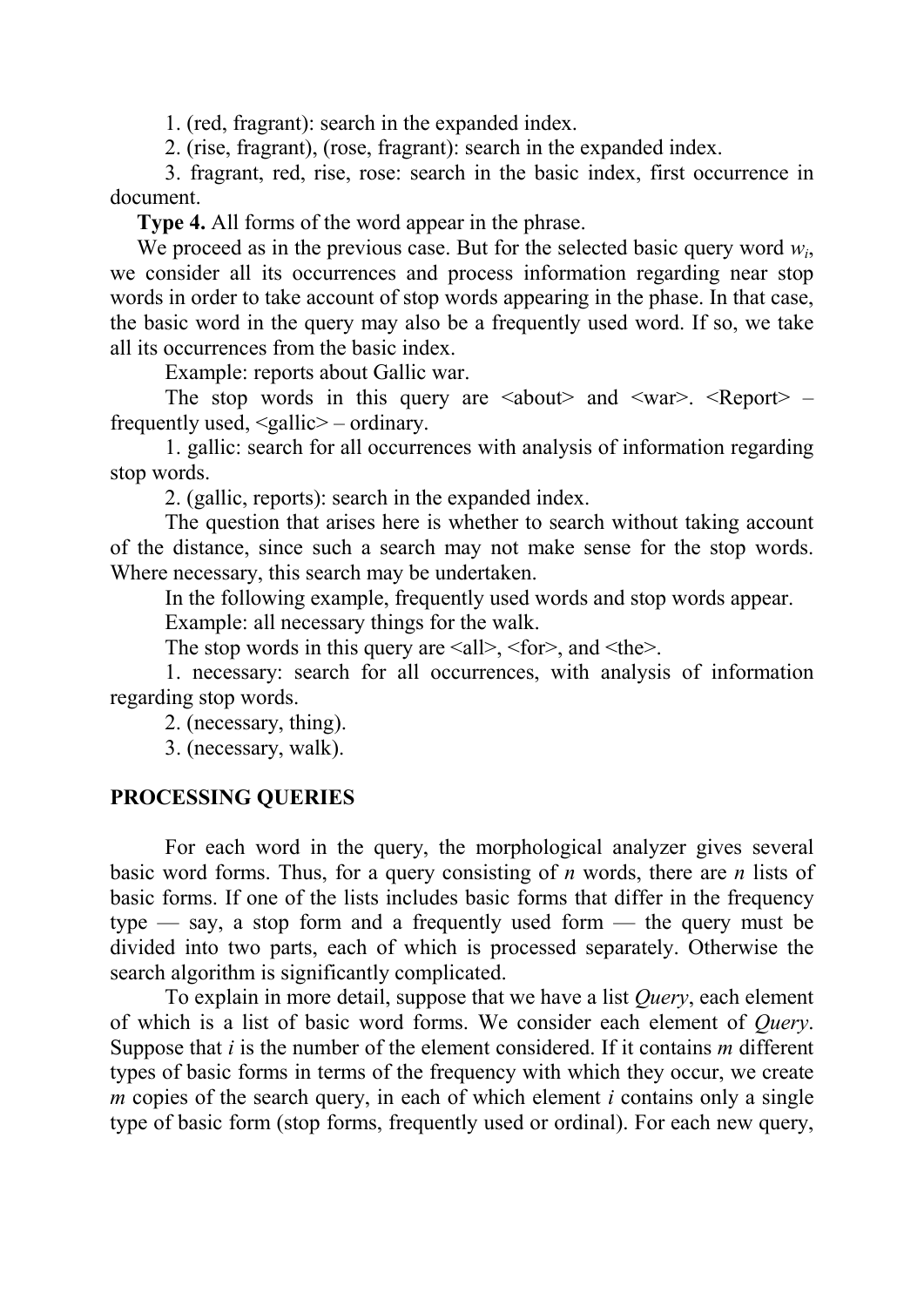we proceed analogously, processing element  $(i + 1)$  and those that follow. Then the results for each query are obtained and combined.

### EXPERIMENTS, RESOURCES, AND INITIAL DATA

All the experiments are conducted using a collection of tests of magnitude 45 GB. These documents take the form of simple text. In style, they correspond mainly to fiction and magazines. In all, we have around 130 000 documents.

For the search experiments, we use the following resources.

CPU: Intel(R) Core(TM) i7 CPU 920 @ 2.67GHz.

HDD: Seagate Barracuda 7200.11, 7200 RPM, cache 32 MB, 2 GB, ST32000641AS.

RAM: 24 GB.

OS: Microsoft Windows 2008 R2 Enterprise.

The parameters of the test index are as follows: *MinLength* = 2, *MaxLength* = 5*, MaxDistance* = 5–7, depending on the frequency with which the word is encountered.

We identify 700 stop words that are most commonly encountered. Usually, if they are not included in an index, the list of stop words will be as short as possible. Since we do include them in an index, this list may be relatively long.

We have 2100 frequently used words.

The given parameters permit searches for phrases with up to five words. In the search for longer phrases, containing stop words or frequently used words, the phrase may be divided into parts. Each part is then processed separately, and the results are combined.

## STRUCTURE OF SEARCH EXPERIMENTS

The experimental procedure is as follows.

1. Selection of a random document in the index.

- 2. Selection of search phrases as follows.
- 2.1. Selection of a sequence of words.

2.2. Selection of a sequence of words, with the omission of every other word. For example, consider a document «Gaul, taken as a whole, is divided into three parts…»: we select queries «Gaul taken as» at 2.1 and «Gaul as whole» at 2.2, then «taken as a» at 2.1 and «taken a is» at 2.2, and so on.

3. Search for each selected set of words. In the search, all the records corresponding to the given word are read. Thus, even if the required set of words is found, reading continues to the end.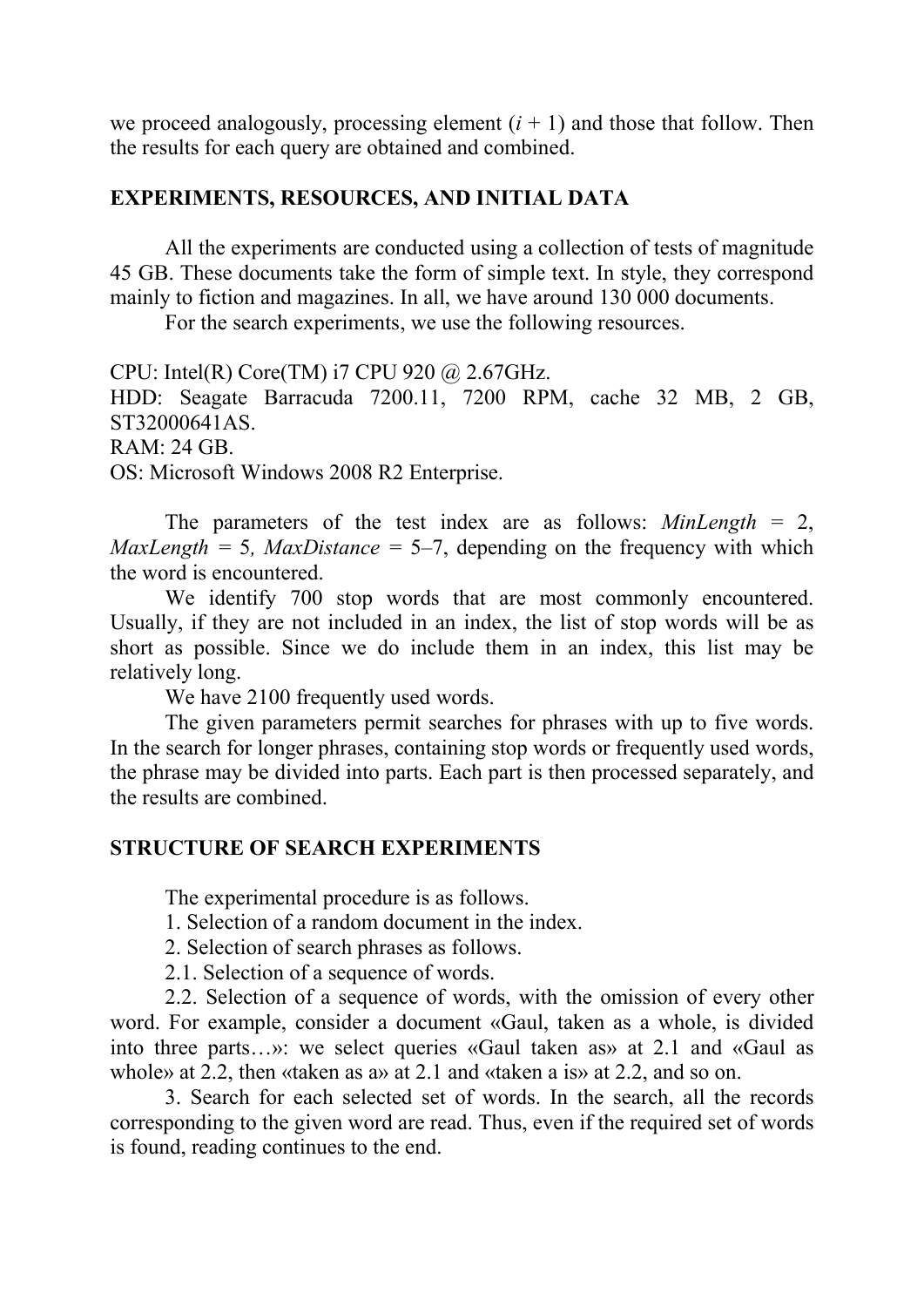Sets of three, four, or five words are selected.

If one of the query words has a stop basic form, the search is confined to sequential words.

The basic parameter measured is the number of postings regarding word occurrences that are read in processing a single search query. The search rate mainly depends on this parameter. After a large number of searches, the mean and maximum values of this parameter are determined. The time to process the query is also determined.

The benefits of this approach are as follows.

1. We verify that the index is correctly constructed and performs as required. Since phrases are selected from an already-indexed document, they should be precisely found. We also verify that the search results include a record corresponding to the document used in selecting the query.

2. The phrases found are relatively diverse and include a large number of different words. Many of the phrases include stop words and frequently encountered words.

All the queries are processed sequentially in a single program thread. In other words, a single processor core is used.

| Index                                                                                | <b>Size</b> |
|--------------------------------------------------------------------------------------|-------------|
| Index used in searches for stop-word phrases                                         | $80$ GB     |
| Expanded index used in searches for phases<br>including frequently encountered words | 79 GB       |
| Basic index                                                                          | $67$ GB     |
| Total (all indexes, metadata, compressed<br>document texts)                          | 259 GB      |

## SIZE OF THE INDEXES

## SEARCH SPEED

In all, 45 000 queries are processed, in 1 h 38 min. All possible types of words are encountered in the queries.

| Characteristic                 | Mean<br>value | Maximum value |
|--------------------------------|---------------|---------------|
| Time to process query          | $0.13$ s      | $1.31$ s      |
| Number of queries<br>processed | 274 000       | 6 million     |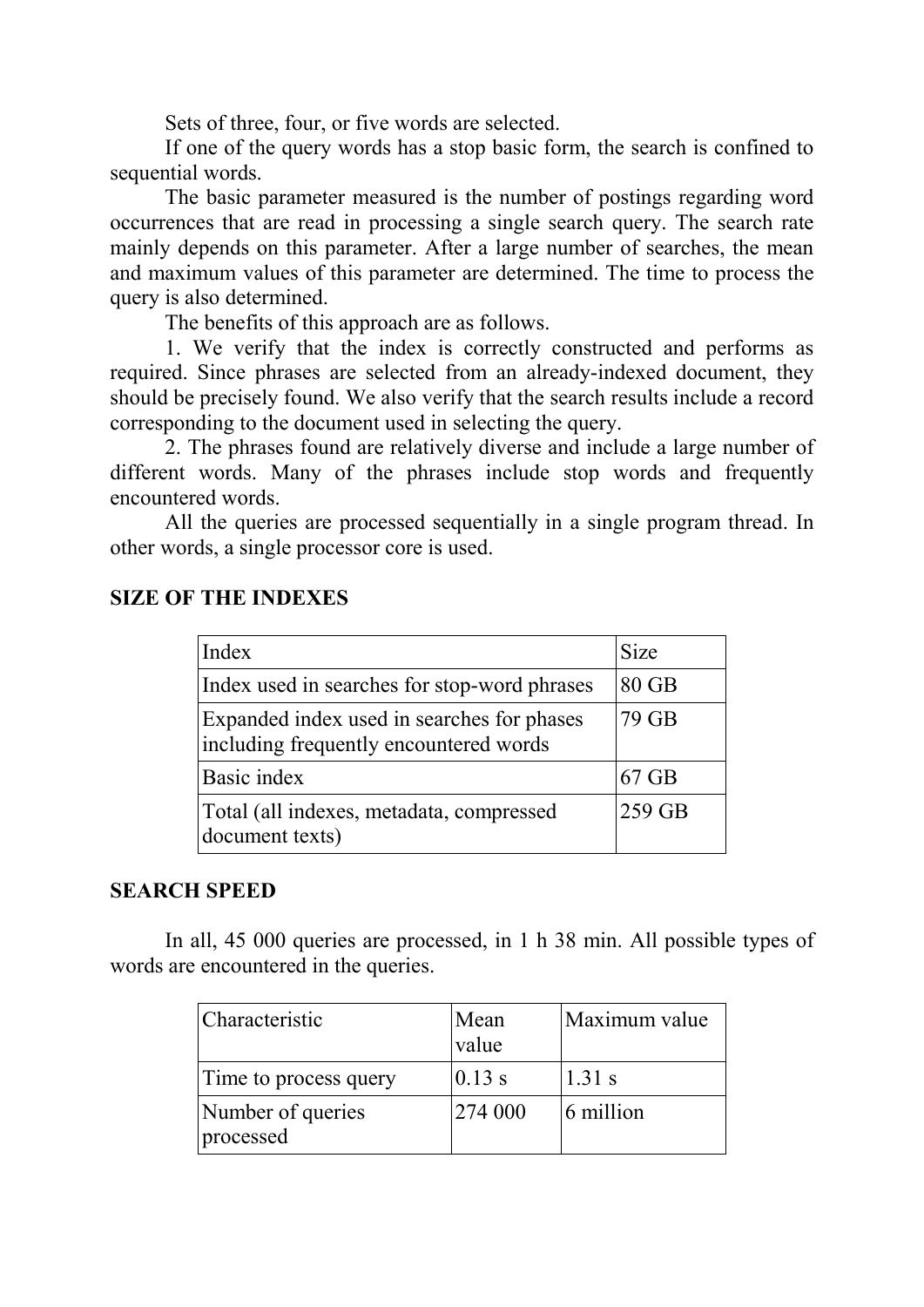An ordinary index is also constructed for the same data set by means of Sphinx 2.0.6 software [14]. The size of the index is 18.7 GB. The same queries are processed.

| Characteristic                 | Mean<br>$\vert$ value     | Maximum value |
|--------------------------------|---------------------------|---------------|
| Time to process query          | $1.01$ s                  | 17.82 s       |
| Number of queries<br>processed | $112$ million 505 million |               |

### **CONCLUSIONS**

We have proposed methods of organizing additional indexes for stop words and frequently encountered words, with a goal to increasing search speeds.

In experiments, the maximum search time for various phrases that include stop words and frequently encountered words is an order of magnitude less when using additional indexes than when using ordinary indexes.

In experiments regarding the creation of an index that incorporates additional indexes of frequently used words, we find that the size of the additional indexes, with optimal parameters, is around 250 GB when indexing texts of magnitude 45 GB. The increase in index size may be acceptable if the search speed is significantly increased.

## **REFERENCES**

- 1. Prywes N. S., Gray H. J. The organization of a Multilist-type associative memory. IEEE Trans. on Communication and Electronics, 1963, 68, 488- 492.
- 2. Zobel, Justin, and Alistair Moffat. Inverted files for text search engines. ACM Computing Surveys 38(2), 2006, Article 6.
- 3. Heinz, Steffen, and Justin Zobel. Efficient single-pass index construction for text databases. JASIST 54(8), 2003, pp. 713-729.
- 4. Tomasic A., Garcia-Molina H., and Shoens K. Incremental updates of inverted lists for text document retrieval. In Proc. ACMSIGMOD Int. Conf. on the Management of Data, Minneapolis, Minnesota, 1994, pp. 289-300.
- 5. Trotman, Andrew. 2003. Compressing inverted files. IR 6(1):5–19. DOI: dx.doi.org/10.1023/A:1022949613039. 106, 532.
- 6. Falk Scholer, Hugh E. Williams, John Yiannis, Justin Zobel. Compression of Inverted Indexes For Fast Query Evaluation, School of Computer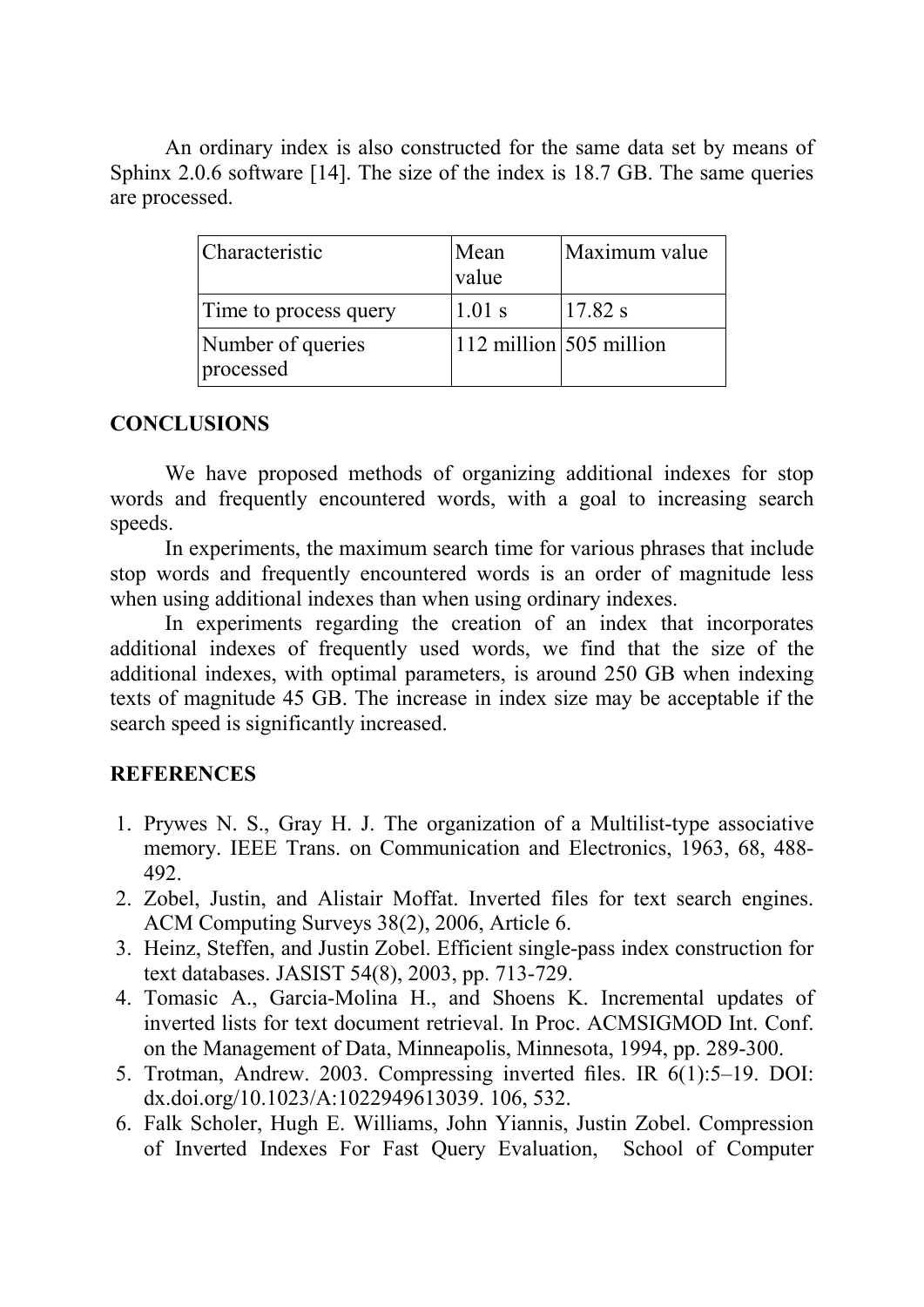Science and Information Technology RMIT University, GPO Box 2476V, Melbourne, 3001, Australia, 2001.

- 7. Veretennikov A. B., O poiske fraz i naborov slov v polnotekstovom indekse [Searching for phrases and word sets in a full-text index], Sistemy upravleniya i informatsionnye tekhnologii [Control systems and information technologies], 2012, no. 2.1(48), pp. 125–130, in Russian.
- 8. Veretennikov A. B. Sozdanie legko obnovlyaemykh tekstovykh indeksov [Creation of text indexes that are easy to update], Elektronnye biblioteki: perspektivnye metody i tekhnologii, elektronnye kollektsii: Trudy Desyatoi Vserossiiskoi nauchnoi konferentsii «RCDL'2008» [Proceedings of RCDL 2008: Tenth Russian Scientific Conference on Electronic Libraries: Promising Methods and Technologies, Electronic Collections], Dubna, 2008, pp. 149–154, in Russian.
- 9. Veretennikov A. B. Effektivnaya indeksatsiya tekstovykh dokumentov s ispol'zovaniem CLB-derev'ev [Effective indexing of text documents by means of CLB trees], Sistemy upravleniya i informatsionnye tekhnologii [Control systems and information technologies], 2009, no. 1.1(35), pp. 134– 139, in Russian.
- 10.Veretennikov A. B. Programmnyi kompleks i effektivnye metody organizatsii i indeksatsii bol'shikh massivov tekstov [Software and Effective Methods for Organizing and Indexing Large Text Collections], *Cand. Sci.*  Dissertation, Yekaterinburg, 2009, in Russian.
- 11.Veretennikov A. B. Ob optimizatsii poiska fraz i naborov slov v polnotekstovom indekse [Optimizing the search for phrases and word sets in a full-text index], Sovremennye problemy matematiki. Tezisy Mezhdunarodnoi (43-i Vserossiiskoi) molodezhnoi shkoly-konferentsii [Current Mathematical Problems: Abstracts of the Proceedings of the 43th International Russian Young Scientists' Conference), Yekaterinburg, 2012, pp. 203–205, in Russian.
- 12.Veretennikov A. B. Polnotekstovyi indeks dlya chasto obnovlyayushchikhsya bibliotek [Full-text index for frequently updated libraries], Trudy 13-i Vserossiiskoi nauchnoi konferentsii «Elektronnye biblioteki: perspektivnye metody i tekhnologii, elektronnye kollektsii» - RCDL'2011 [Proceedings of RCDL 2011: Thirteenth Russian Scientific Conference on Electronic Libraries: Promising Methods and Technologies, Electronic Collections], Voronezh: Izd. Poligr. Tsentr VGU, 2011, pp. 157– 163, in Russian.
- 13.Bayer R., McCreight E. Organization and maintenance of large ordered indexes. Acta Informatica, 1972, 1, 3, 173-189.
- 14.Sphinx, http://sphinxsearch.com.